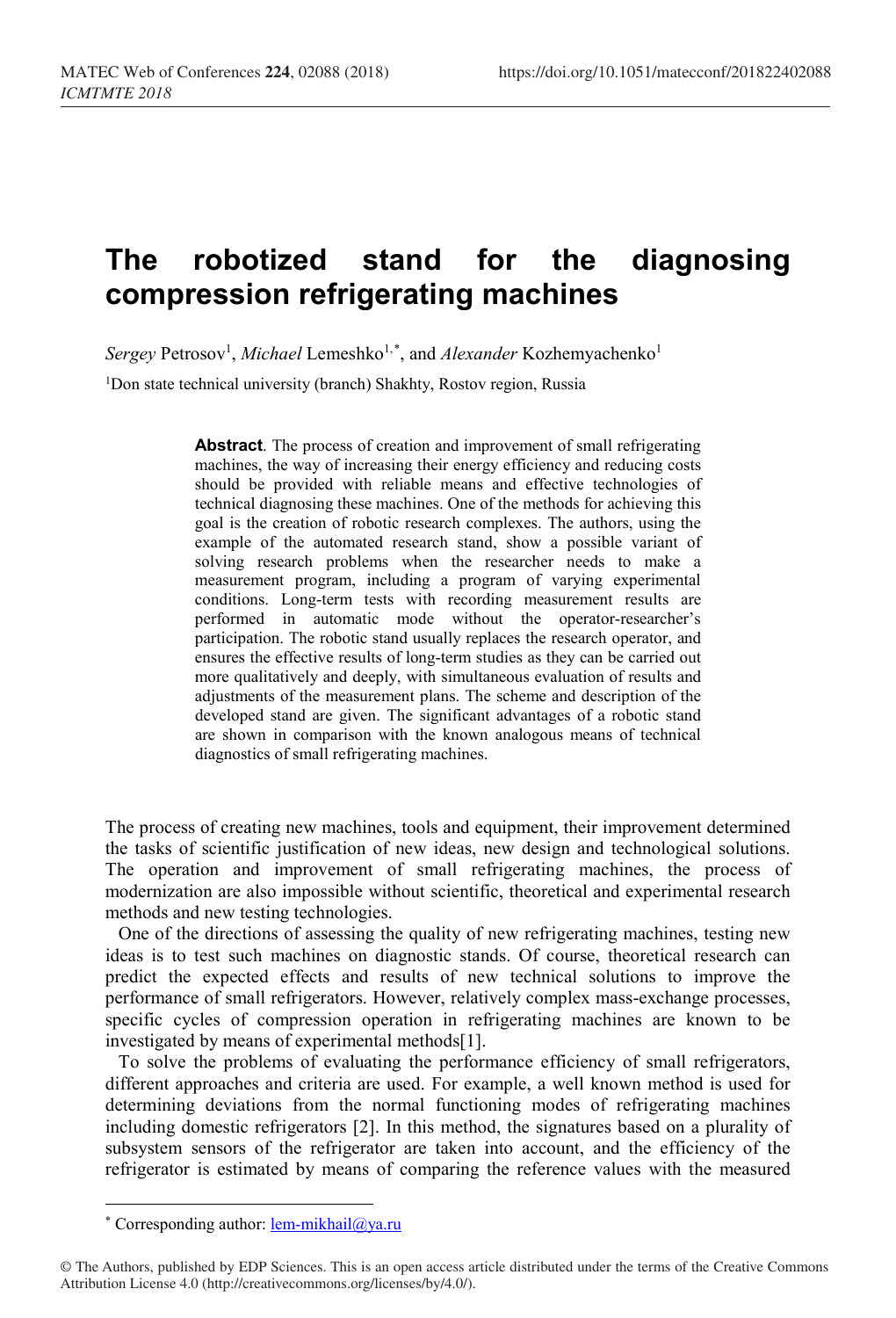indicators. This method of evaluating new developments is unacceptable, since it does not eliminate external factors that can greatly distort the evaluation of the refrigerating machines efficiency.

Stands and devices for diagnostics of small refrigerators (SR) are well known. For example, the stand is used for expeditious determination of technical condition of household refrigerators SH-2[3]. The stand can ensure the check of temperature conditions in cameras, and evaluate the current power consumption. However, the influence of air temperature changes affecting the indicators is ignored in such stands.

Also systems and the equipment for diagnostics and assessment of the efficiency of refrigerators in general or their separate subsystems are known. These are specialized stationary stands with a heat-insulated camera and a calorimeter.

For example, there is a stand for testing the hermetic unit [4] in the figure 1.



**Fig. 1**. Schematic diagram of the calorimetric stand of testing hermetic units of household refrigerators and freezes

1 - electric calorimeter; 2 - electric heating element; 3 - coil evaporator; 4 - compressor; 5 – coiling oil cooler; 6 capacitor; 7 - condenser; 8 - connecting coupling; 9 - receiver; 10 - measured glass; 11 technological filter dehumidifier; 12 - the device for defining oil concentration; 13 - differential mercury manometer; 14 - the device for regulating the pass ability of the liquid line; 15 - the regulating valve; 16 - pressure relay; 17 – the heat-insulated camera; 18 – electric heater; 19 – fan; 20 – condenser; 21 – contact thermometer

The approach to diagnose small refrigerators is based on refrigerating capacity as integrated indicator [5] which is realized in the stand. It is also possible to use this stand for diagnostics of local subsystems of the refrigerator [6].

Integrated operation indicator of the studied machine is the specific energy consumption. Another integrated criterion of refrigerating cycle efficiency is the temperature stability in cameras [7]. More precisely: temperatures in cameras should not be beyond the temperature requirements of the products' storage conditions.

Such stands ensure the opportunity to conduct researches in thermally closed system under stable air temperatures. The main disadvantage of the considered stands and other similar stands with the calorimeter and heat-insulated camera is the obligatory operator's participation during the process of taking measurements, the bulkiness of the stand, the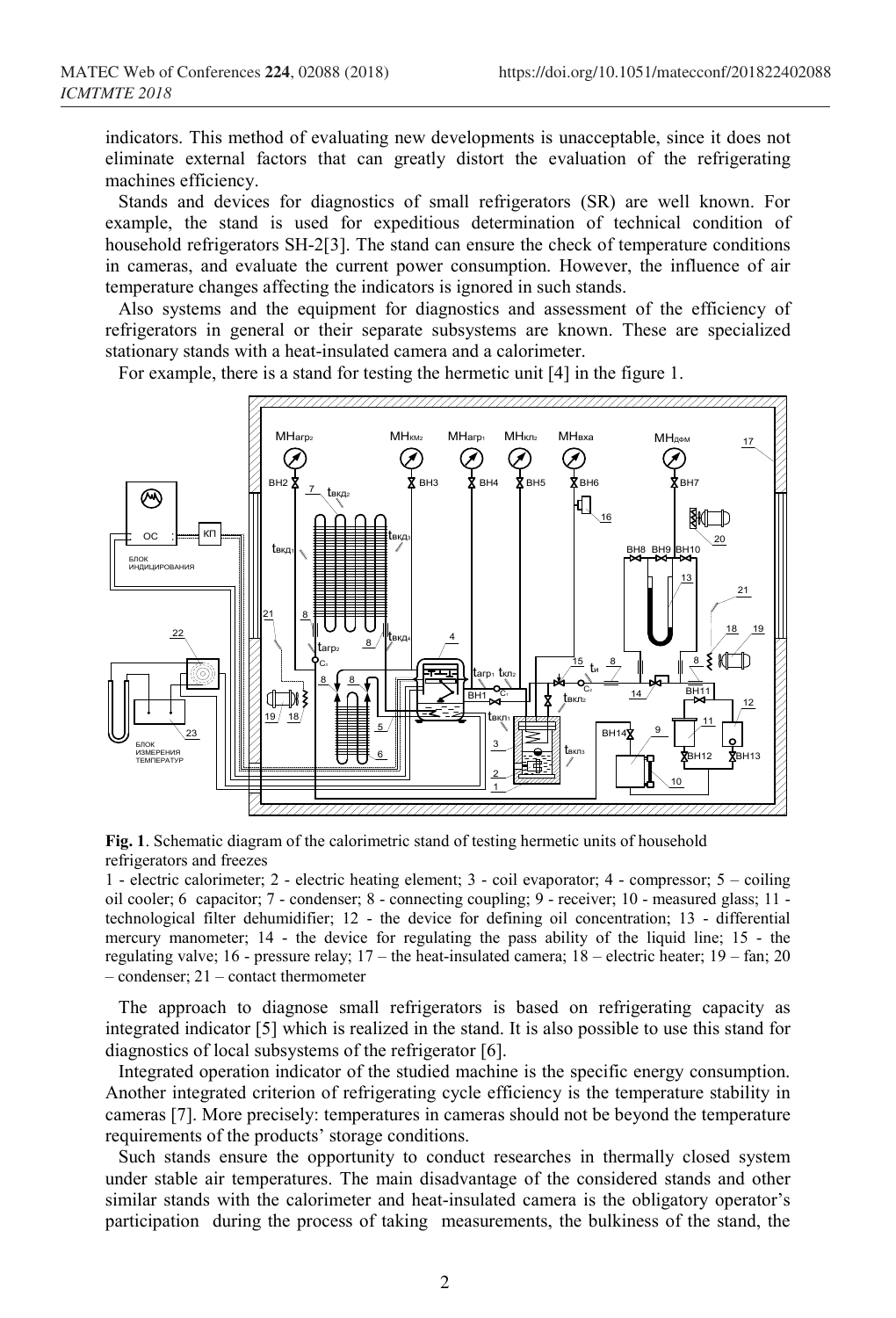time duration of tests, and manual control of measurements by means of rotating valves, the process of removal the indicators on manometers and thermometers scales. At the same time measurements may have rather high errors. Temperature in the heat-insulated camera is regulated by the contact thermometer which doesn't provide the accuracy of temperature adjustments and gives essential errors in process of measurements.

Also other stands and methods of diagnostics of small refrigerators are known. For example, designs of stands and technology of diagnostics used for the following patents [8,9,10]. The analysis of the known technologies and stands for diagnosing heat power efficiency of small refrigerators allowed defining their general features –the necessity of the operator's presence during rather long tests, the complexity of organizing exact identity of test conditions, rather low reliability and accuracy of research results.

It is obvious to develop a new modern automated stand to improve small refrigerating machines and effectively investigate refrigeration processes.

The authors have developed the concept of the robotic stand for diagnosing small refrigerators and for researching heat power characteristics at various air temperatures [11].

The created robotic stand includes the heat-insulated camera, the regulation system, control and sub-control of air temperature in the camera. This system allows establishing and maintaining temperature in the heat-insulated cameras programmatically.

The system can give orders for taking measurements after the end of each transition process caused by transition from one air temperature indicators to another. The stand includes a group of sensors for measuring operation indicators of small refrigerating machines.

The scheme of the developed robotic stand is given in the figure 2.

The stand consists of the heat-insulated camera 1, the studied refrigerator 3 having two cameras – low-temperature and the cooling camera, the condenser 8, the compressor 11; conditioner 4, thermal generators 5; the block of planning measurements 12, the block of programming temperature changes 13 in the heat-insulated camera 1, the controller of estimating the process of measurements 14, cable lines between sensors and the block of planning measurements, cable lines between temperature sensors 6, 9, thermal generators 5, the conditioner 4 and the block of programming temperature changes in the heat-insulated camera 14.

The stand can include other measuring sensors, for example, for measuring humidity in the refrigerator cameras, and/or for estimating noise characteristics of the compressor and other sensors for measuring indicators of refrigerators' operation.

Before turning on of the stand and carrying out measurements some preparatory operations are to be carried out.

The small refrigerator is placed in the heat-insulated camera on the support raised over floor level on rated level according to the standard [11]; temperature sensors, pressure sensors, sensors of power consumption are placed in the studied cameras and subsystems of the studied SRM.

The quantity and type of sensors in groups and their places before measurements are defined by the research problems, for example, for researching the air temperature influence on heat power indicators of small refrigerators, it is expedient to place temperature sensors in the cooled cameras and also to place sensors of power consumption on the compressor and the fan.

After preparatory operations being over the stand is turned on. Programming measurement plan is carried out, the list of temperatures is programmed ( $t$  cam $\hat{}$ n where n=1,2,3,…) in the heat-insulated camera and measurements of the refrigerator indicators are automatically taken, for different temperature indicators t\_cam^1=25 $\rm{^0C}$ , by t\_cam^2=30 $\rm{^0C}$ , t\_cam^3=32<sup>0</sup>C, t\_cam^4=38<sup>0</sup>C.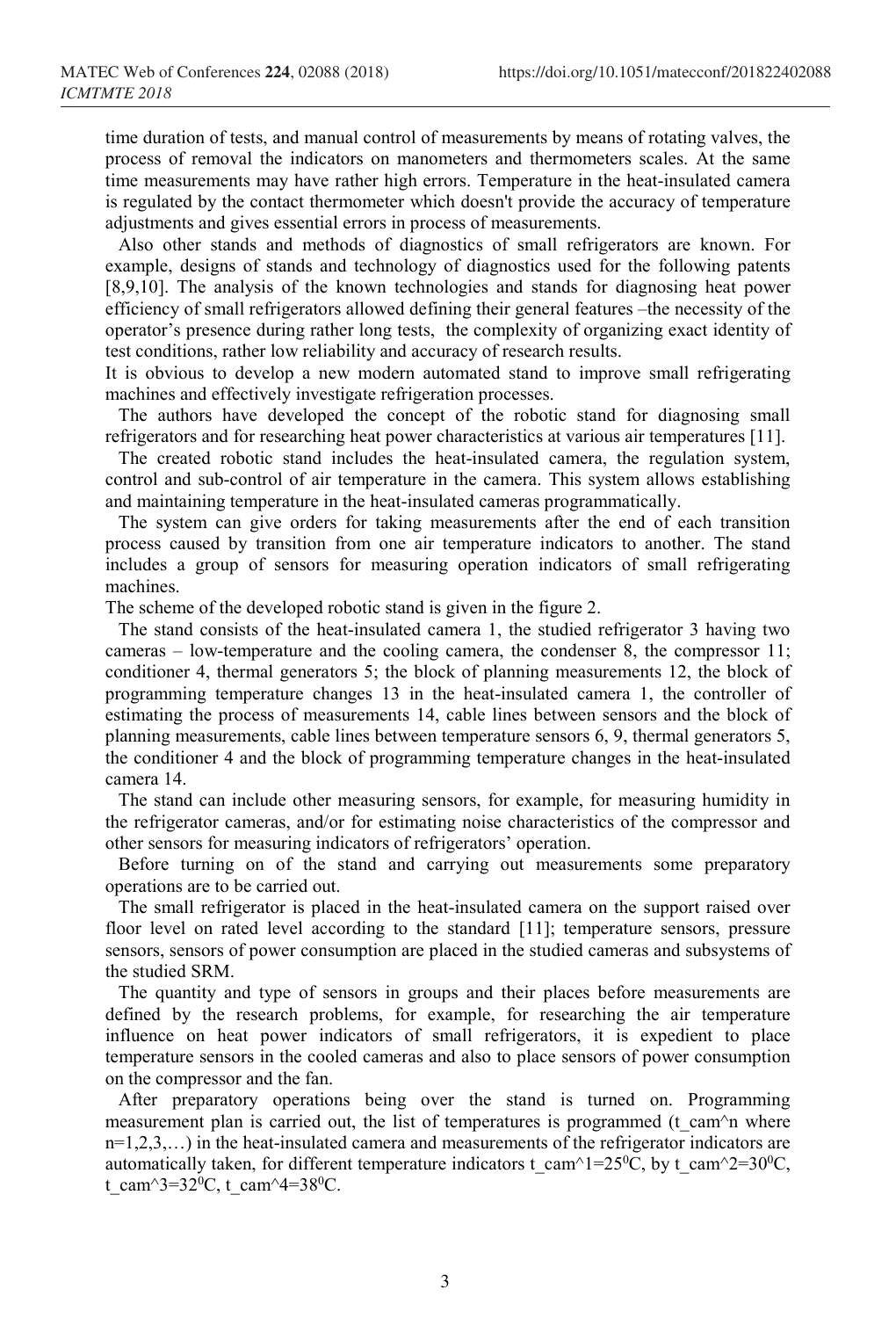

**Fig. 2.** Scheme of the robotic stand. 1- heat-insulated camera, 2- support, 3- refrigerator, 4 – conditioner, 5-thermal generators, 6temperature sensors, 7 sensors on the condenser, 8 –condenser, 9sensors in cooling cameras, 10- sensor of power consumption, 11-compressor, 12 - block of planning measurements, 13-block of temperature regulations in the heat-insulated camera, 14- controller of management.

Using the button order " Start", the stand is turned on and operates in autonomous mode. In the beginning of the experiment the first value of air temperature  $t$  cam $\hat{ }$  in the heatinsulated camera can be programmatically established, then the processes of tuning and registration in operating modes of the small refrigerating machines are performed followed by measurements and registration of the results of air temperature changes at t $cam^1$  in the heat-insulated camera. Results of measurements by means of sensors are recorded in non-volatile memory of the management controller in real time (with the indication of date, time and accompanying records).

Then in the heat-insulated camera the following air temperature indicator t cam $\gamma$  is automatically established, in accordance to the programmed list of temperatures (t cam $\gamma$ n), then tuning and registration at the set operating mode of the refrigerating unit are performed, the measurement, results registration of the second air temperature indicator t cam $\gamma$  are stated in non-volatile memory of the management controller in real time and so on.. till the end of the programmed temperature list  $(t<sub>cam</sub><sup>n</sup>)$  to perform measurements.

In the block of planned measurements the indicators of temperatures are compared, at least, in one of the SRM cameras for each of the subsequent cycles, till the moment of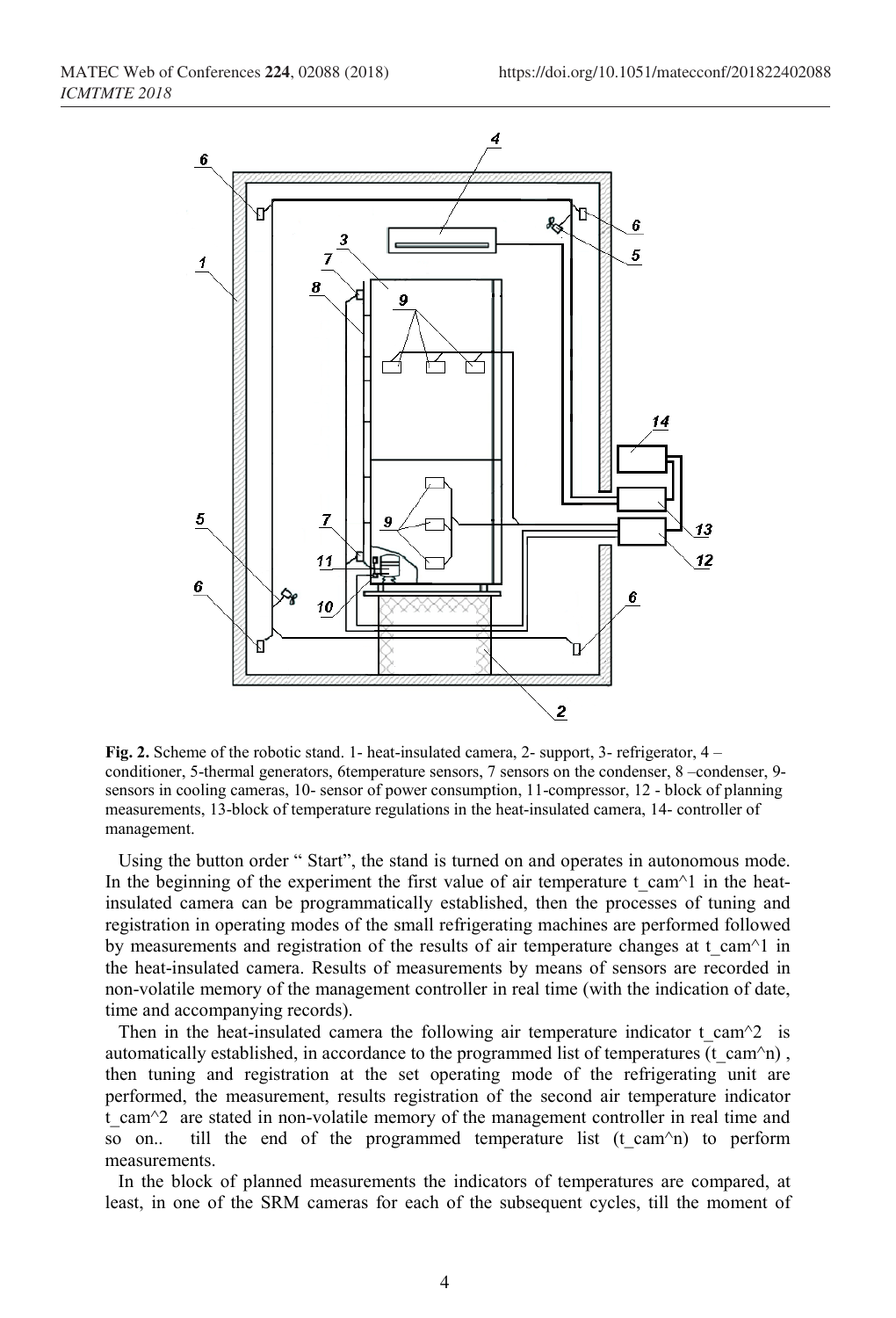setting standard operating mode, according to the standard [11]. According to a signal from the management controller stating that the operating mode is stable, the sub-program begins registering air temperature indicators of t\_cam^1 in the heat-insulated camera and fill in memory cells all indicators of small refrigerators based on measuring sensors indicators.

Similarly to the described algorithm, the program of the management controller can carry out the installation of other set test conditions, with registration of measurement results for each programmed air temperature indicator  $(t \text{ cam}^n)$  in the heat-insulated camera. After that, the order "stop" is executed to turn off the stand. The measurement results can be obtained from the controller memory for further processing and analysis, or they can be transmitted via remote communication.

The efficiency of the developed stand, namely the autonomy of its work, is provided due to the block of program temperature changes in the heat-insulated camera. Thus, when the stand is in the automatic mode, test conditions can be programmatically changed without direct participation of the operator. It is important, for example, when researches are carried out at rather high temperatures of t cam<sup> $\land$ </sup>n (38-43 0C) in the heat-insulated camera or stability of operation indicators can be taken for  $18 - 23$  hours of continuous operation of the SRM compressor.

The interface and algorithm of measurements of the stand allows to carry out the registration of measurement results in the file forms, with subsequent reading of results using external devices or/and to bring the results on the monitor or the recorder for visualization of measurements results in real time. The stand allows investigating various ways of determining technical condition of household refrigerating appliances [8,9].

The robotic stand is intended for carrying out scientific research, and can be useful to manufacturers of small refrigerators; the research centers engaged in design and research of small refrigerators.

## **Conclusions**

1. The robotic stand provides the organization of the automated method to carry out researches of the small refrigerator.

2. At the same time the stand provides:

- automatic registration of temperatures in the heat-insulated camera where a research object is observed;

- automatic set of operating mode of small refrigerating machines;

- program temperature changes in the heat-insulated camera, according to the research plan.

3. The developed robotic stand simplifies the process of a research design and modernization of small refrigerators.

## **References**

- 1. W.B. Jacobson, *Small refrigerator*, Moscow: Food industry, р. 162 (1977)
- 2. Application of RU No. 2005 121 143 A from 12/2/2003. MPK G01R 31/28. WO 2004/051299(6/17/2004). Diagnostic system for electrical household appliances / MULTIBRAS S.A. Electrodomestikos (BR), (2005)
- 3. D.A. Lepayev Repair of household refrigerators, M. Legprombytizdat, p.265 (1989)
- 4. Ampere-second. SU No. 1315762. publ. 08.02.87. The stand for tests of the tight refrigerating unit, (1987)